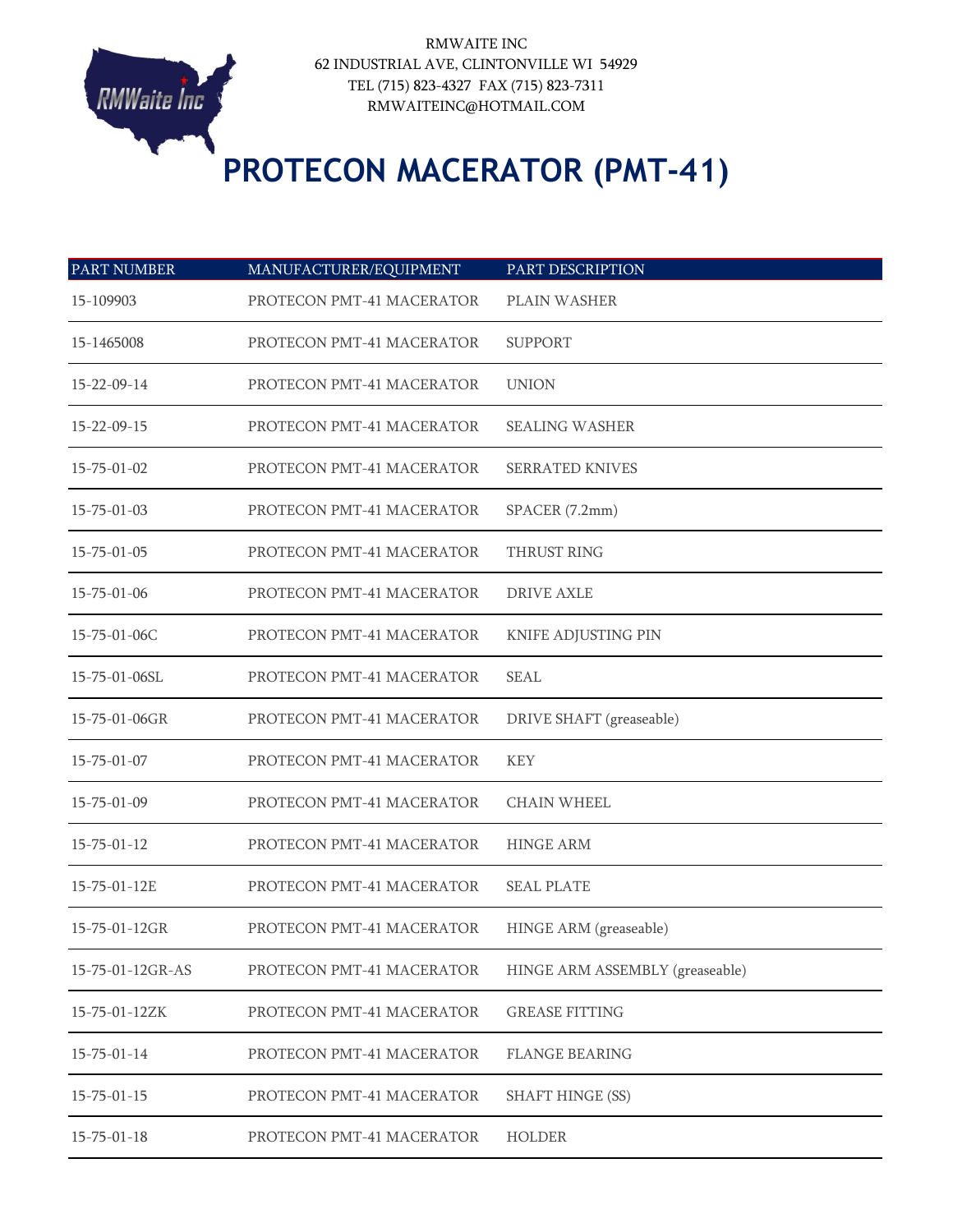| <b>PART NUMBER</b>  | MANUFACTURER/EQUIPMENT    | PART DESCRIPTION                           |
|---------------------|---------------------------|--------------------------------------------|
| 15-75-01-18GR       | PROTECON PMT-41 MACERATOR | HOLDER (greaseable)                        |
| 15-75-01-18GR-AS    | PROTECON PMT-41 MACERATOR | IDLER ASSEMBLY COMPLETE (greaseable)       |
| 15-75-01-18SL       | PROTECON PMT-41 MACERATOR | <b>SEAL</b>                                |
| $15 - 75 - 01 - 19$ | PROTECON PMT-41 MACERATOR | <b>DRIVEN SHAFT</b>                        |
| 15-75-01-19GR       | PROTECON PMT-41 MACERATOR | DRIVEN SHAFT (greaseable)                  |
| $15 - 75 - 01 - 20$ | PROTECON PMT-41 MACERATOR | <b>LOCK FLANGE</b>                         |
| 15-75-01-20AOR      | PROTECON PMT-41 MACERATOR | O-RING                                     |
| 15-75-01-20BOR      | PROTECON PMT-41 MACERATOR | O-RING                                     |
| 15-75-01-20C        | PROTECON PMT-41 MACERATOR | <b>RELIEF VALVE</b>                        |
| 15-75-01-20GR       | PROTECON PMT-41 MACERATOR | LOCKING FLANGE (greaseable)                |
| 15-75-01-20-01GR    | PROTECON PMT-41 MACERATOR | SEAL DISC (greaseable)                     |
| $15 - 75 - 01 - 21$ | PROTECON PMT-41 MACERATOR | LOCKING BOLT (SS)                          |
| $15 - 75 - 01 - 22$ | PROTECON PMT-41 MACERATOR | <b>LOCK NUT</b>                            |
| $15 - 75 - 01 - 23$ | PROTECON PMT-41 MACERATOR | <b>KEY</b>                                 |
| 15-75-01-31         | PROTECON PMT-41 MACERATOR | <b>SEALING DISC - LEFT</b>                 |
| 15-75-01-33         | PROTECON PMT-41 MACERATOR | <b>SEALING DISC - RIGHT</b>                |
| $15 - 75 - 02 - 05$ | PROTECON PMT-41 MACERATOR | FRONT THRUST WASHER                        |
| $15 - 75 - 02 - 09$ | PROTECON PMT-41 MACERATOR | CHAIN WHEEL SPROCKET (30mm)                |
| $15 - 75 - 02 - 12$ | PROTECON PMT-41 MACERATOR | <b>FLANGE BEARING BLOCK</b>                |
| 15-75-02-12C        | PROTECON PMT-41 MACERATOR | <b>SEAL HOUSING</b>                        |
| 15-75-02-12GR       | PROTECON PMT-41 MACERATOR | FLANGE BEARING BLOCK (greaseable)          |
| 15-75-02-12GR-AS    | PROTECON PMT-41 MACERATOR | FLANGE BEARING BLOCK ASSEMBLY (greaseable) |
| 15-75-02-12SL       | PROTECON PMT-41 MACERATOR | <b>SEAL</b>                                |
| 15-75-02-12ZK       | PROTECON PMT-41 MACERATOR | <b>GREASE FITTING</b>                      |
| $15 - 75 - 02 - 13$ | PROTECON PMT-41 MACERATOR | <b>SLIDING SLEEVE</b>                      |
| 15-75-04-01         | PROTECON PMT-41 MACERATOR | ADJUSTING NUT                              |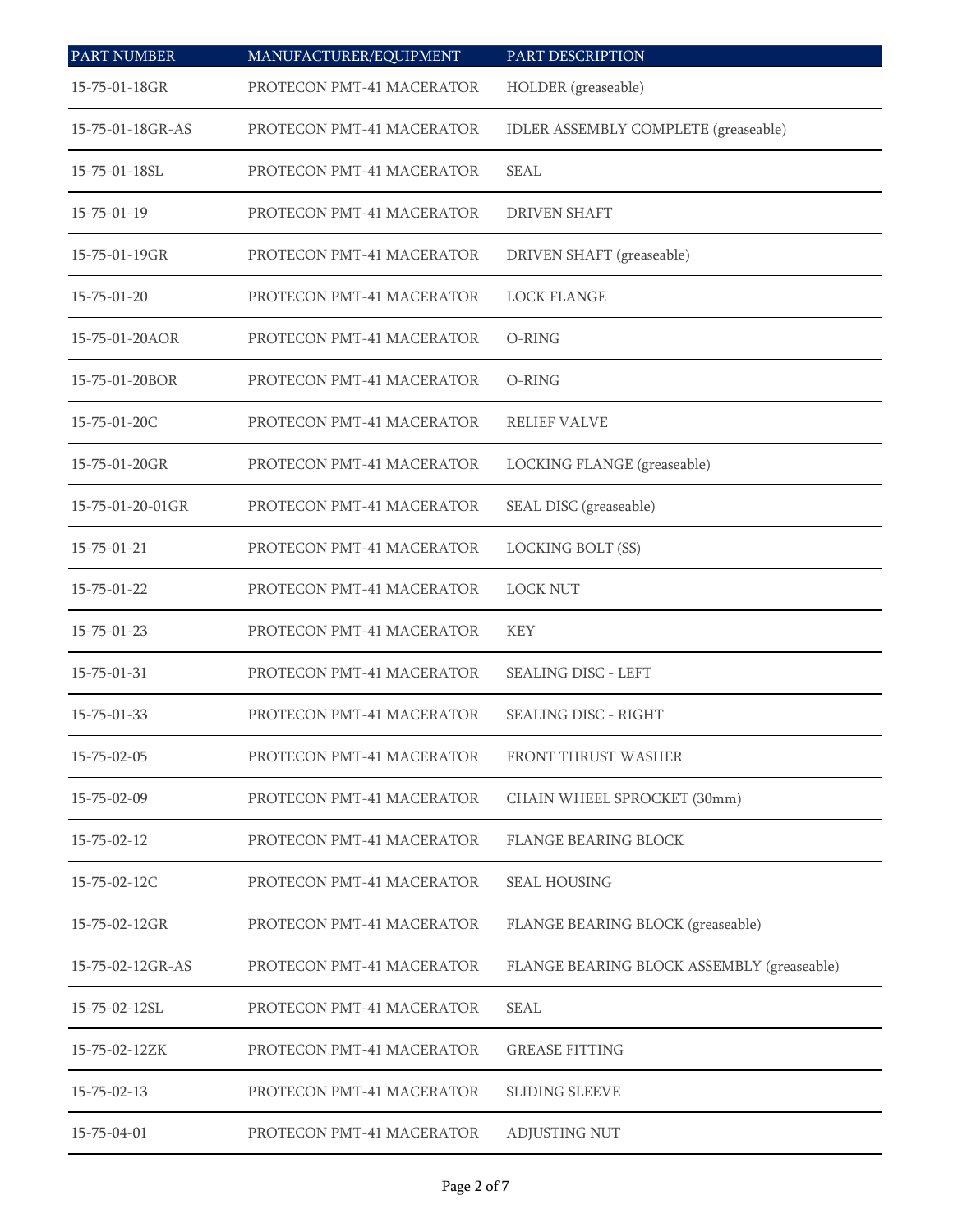| <b>PART NUMBER</b>   | MANUFACTURER/EQUIPMENT    | PART DESCRIPTION                      |
|----------------------|---------------------------|---------------------------------------|
| 15-75-04-04          | PROTECON PMT-41 MACERATOR | ADJUSTING AXLE                        |
| 15-75-04-05          | PROTECON PMT-41 MACERATOR | HOLDER                                |
| 15-75-04-06          | PROTECON PMT-41 MACERATOR | <b>HINGE SHAFT</b>                    |
| $15 - 75 - 05 - 01$  | PROTECON PMT-41 MACERATOR | ADJUSTING BOLT                        |
| $15 - 75 - 05 - 02$  | PROTECON PMT-41 MACERATOR | FRONT FACE SHIELD (7.2mm 56 slot)     |
| $15 - 75 - 05 - 02A$ | PROTECON PMT-41 MACERATOR | FRONT FACE SHIELD (52 slot)           |
| $15 - 75 - 05 - 03$  | PROTECON PMT-41 MACERATOR | REAR FACE SHIELD (7.2mm 55 slot)      |
| 15-75-05-03A         | PROTECON PMT-41 MACERATOR | REAR FACE SHIELD (51 slot)            |
| 15-75-06-03          | PROTECON PMT-41 MACERATOR | DOOR (Idler side)                     |
| 15-75-07-08          | PROTECON PMT-41 MACERATOR | CHAIN WHEEL SPROCKET (42mm)           |
| $15 - 75 - 07 - 10$  | PROTECON PMT-41 MACERATOR | <b>BUSHING</b>                        |
| 76-RMW               | PROTECON PMT-41 MACERATOR | <b>SAFETY SWITCH</b>                  |
| 15-76-00-09          | PROTECON PMT-41 MACERATOR | SUPPORT FRAME (STAND) (made to order) |
| 15-76-01-24          | PROTECON PMT-41 MACERATOR | <b>NUT</b>                            |
| 15-76-01-35          | PROTECON PMT-41 MACERATOR | KNIFE SHAFT (LH) THREAD               |
| 15-76-01-36          | PROTECON PMT-41 MACERATOR | NUT, LEFT                             |
| $15 - 76 - 01 - 37$  | PROTECON PMT-41 MACERATOR | THRUST WASHER, REAR                   |
| 15-76-01-38          | PROTECON PMT-41 MACERATOR | <b>HINGE ARM</b>                      |
| 15-76-01-39          | PROTECON PMT-41 MACERATOR | <b>STOP</b>                           |
| 15-76-02-24          | PROTECON PMT-41 MACERATOR | NUT, RIGHT                            |
| 15-76-02-25          | PROTECON PMT-41 MACERATOR | KNIFE SHAFT (RH) THREAD               |
| $15 - 76 - 05 - 05$  | PROTECON PMT-41 MACERATOR | KNIFE ROLLER HOLDER                   |
| 15-76-06-01          | PROTECON PMT-41 MACERATOR | CASING (Cabinet)                      |
| 15-76-06-22          | PROTECON PMT-41 MACERATOR | DOOR (Front)                          |
| 15-76-06-23          | PROTECON PMT-41 MACERATOR | <b>HINGE</b>                          |
| 15-76-06-26          | PROTECON PMT-41 MACERATOR | <b>BUTTON</b> (knob)                  |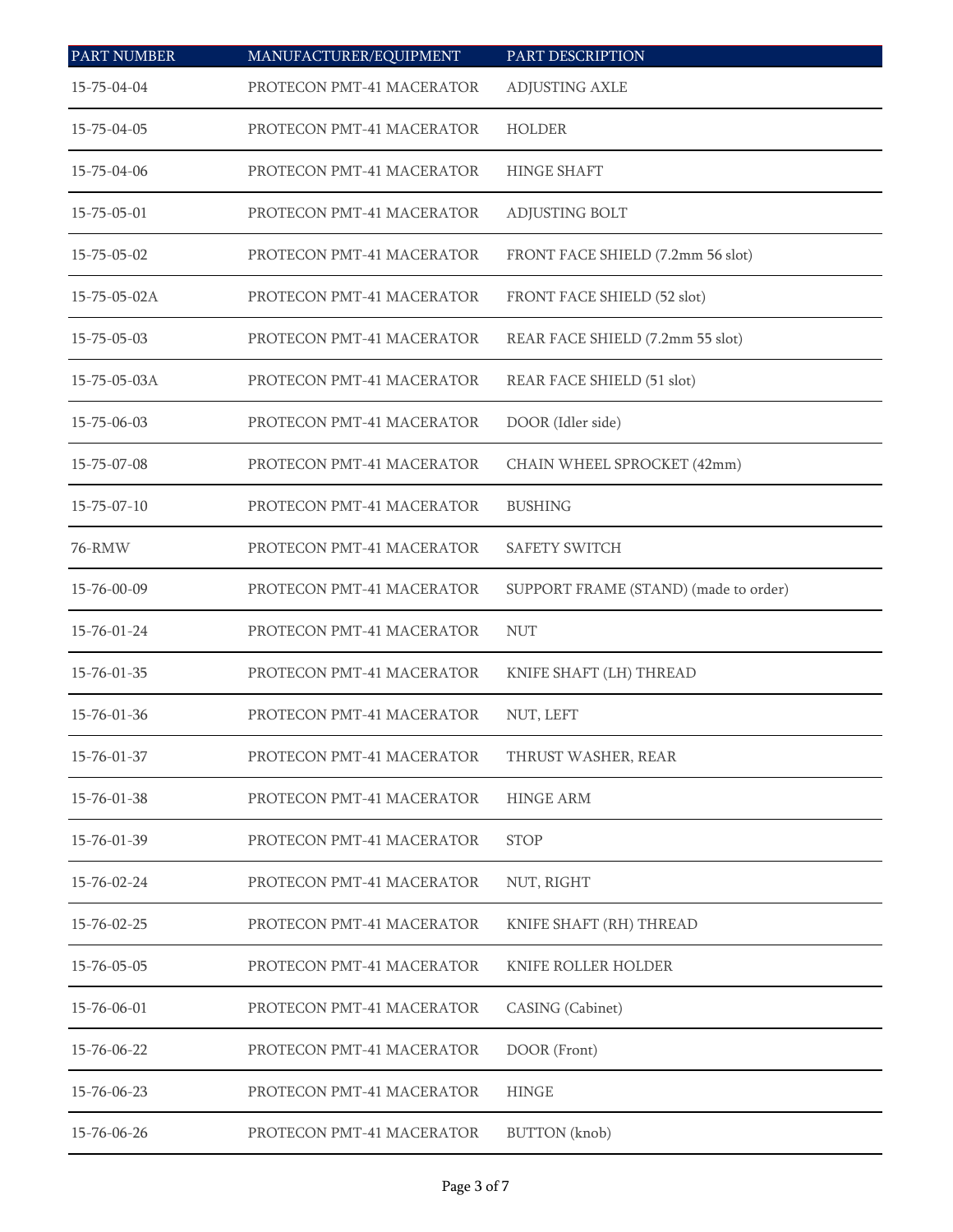| <b>PART NUMBER</b>  | MANUFACTURER/EQUIPMENT    | PART DESCRIPTION           |
|---------------------|---------------------------|----------------------------|
| 15-76-06-28         | PROTECON PMT-41 MACERATOR | <b>STOP PEG</b>            |
| 15-76-06-29         | PROTECON PMT-41 MACERATOR | <b>SLEEVE FOR STOP PEG</b> |
| 15-76-06-30         | PROTECON PMT-41 MACERATOR | <b>STOP PEG</b>            |
| 15-76-06-31         | PROTECON PMT-41 MACERATOR | <b>PEG</b>                 |
| 15-76-06-31C        | PROTECON PMT-41 MACERATOR | SAFETY ADJUSTING PLATE     |
| 15-76-06-34         | PROTECON PMT-41 MACERATOR | <b>DOOR</b>                |
| 15-76-06-35         | PROTECON PMT-41 MACERATOR | <b>DOOR</b>                |
| 15-76-07-14         | PROTECON PMT-41 MACERATOR | <b>COOLING PARTITION</b>   |
| 15-76-10-07         | PROTECON PMT-41 MACERATOR | <b>HOPPER</b>              |
| $15 - 76 - 13 - 10$ | PROTECON PMT-41 MACERATOR | <b>CLAMPING BOLT</b>       |
| $15 - 76 - 13 - 11$ | PROTECON PMT-41 MACERATOR | <b>CONVEYOR BELT</b>       |
| 15-76-13-14         | PROTECON PMT-41 MACERATOR | <b>ROLLER GUIDE</b>        |
| 15-76-13-15         | PROTECON PMT-41 MACERATOR | <b>SHAFT</b>               |
| 15-76-13-19         | PROTECON PMT-41 MACERATOR | <b>DOOR</b>                |
| 15-76-13-20         | PROTECON PMT-41 MACERATOR | PROTECTIVE BOX             |
| 15-76-13-21         | PROTECON PMT-41 MACERATOR | <b>CONVEYOR CAP</b>        |
| 15-76-13-24         | PROTECON PMT-41 MACERATOR | <b>BEARING SHELL</b>       |
| 15-76-13-25         | PROTECON PMT-41 MACERATOR | <b>COOLING PARTITION</b>   |
| 15-76-13-32         | PROTECON PMT-41 MACERATOR | <b>SHAFT</b>               |
| 15-76-13-33         | PROTECON PMT-41 MACERATOR | <b>DRIVE ROLLER</b>        |
| 15-76-13-35         | PROTECON PMT-41 MACERATOR | <b>BEARING SHELL</b>       |
| 15-76-13-36         | PROTECON PMT-41 MACERATOR | <b>KEY</b>                 |
| 15-76-13-39         | PROTECON PMT-41 MACERATOR | <b>TENSION ROLLER</b>      |
| 15-76-13-40         | PROTECON PMT-41 MACERATOR | FRAME CONVEYOR BELT        |
| 15-76-13-46         | PROTECON PMT-41 MACERATOR | SUPPORT HINGE              |
| 15-76-13-47         | PROTECON PMT-41 MACERATOR | SUPPORT HINGE (right)      |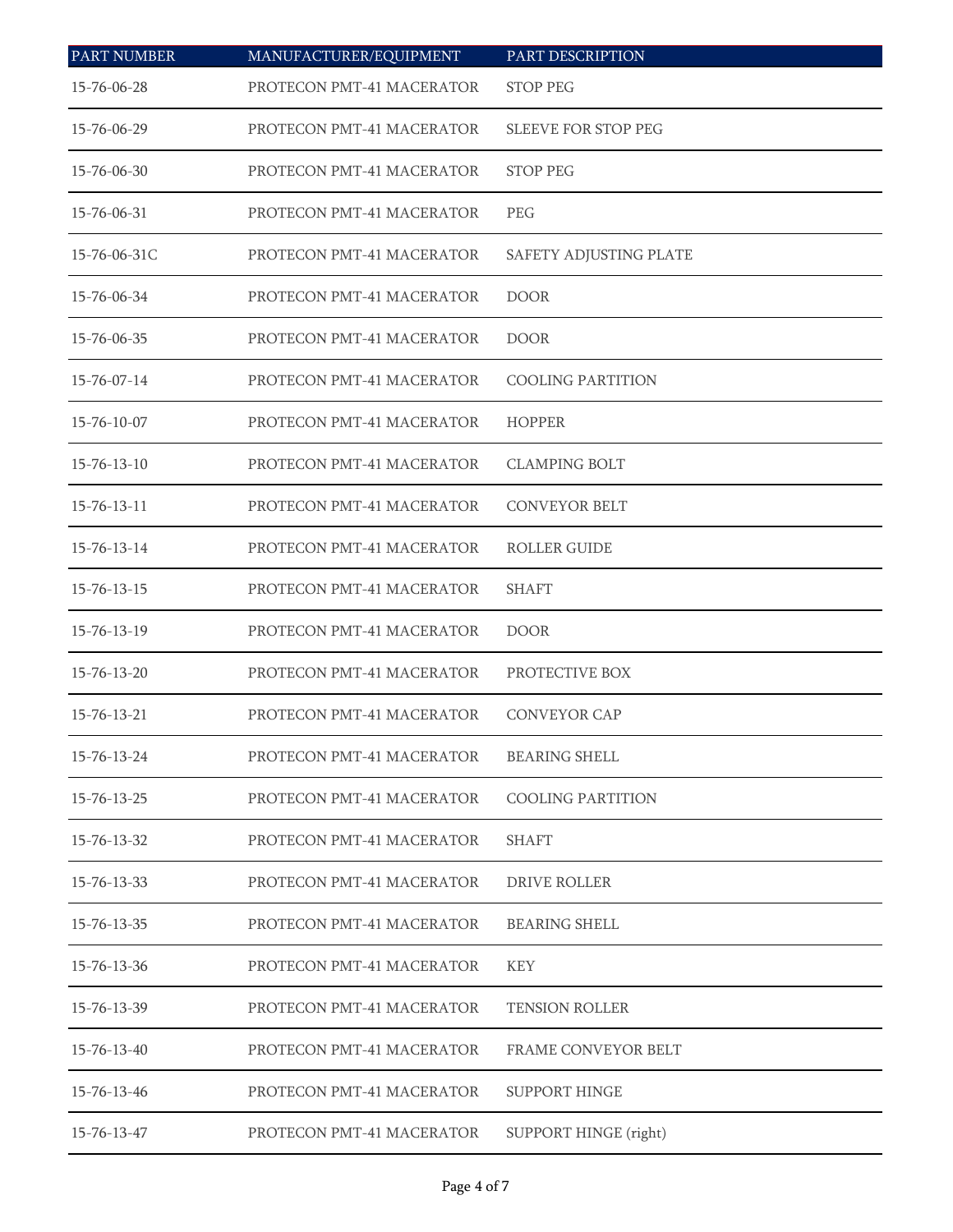| <b>PART NUMBER</b>   | MANUFACTURER/EQUIPMENT    | PART DESCRIPTION                     |
|----------------------|---------------------------|--------------------------------------|
| 15-76-13-48          | PROTECON PMT-41 MACERATOR | <b>GREASE PIPE</b>                   |
| $15 - 76 - 14 - 11$  | PROTECON PMT-41 MACERATOR | <b>CONVEYOR BELT</b>                 |
| 15-76-14-01          | PROTECON PMT-41 MACERATOR | <b>GUIDE STRIP</b>                   |
| $15 - 76 - 14 - 40$  | PROTECON PMT-41 MACERATOR | <b>FRAME CONVEYOR BELT</b>           |
| 15-77-01-01          | PROTECON PMT-41 MACERATOR | SPACER (5.2mm SS)                    |
| 15-77-01-02          | PROTECON PMT-41 MACERATOR | THRUST RING                          |
| $15 - 77 - 01 - 01A$ | PROTECON PMT-41 MACERATOR | SPACER (7mm SS)                      |
| 15-77-02-01          | PROTECON PMT-41 MACERATOR | THRUST RING                          |
| 15-77-05-01          | PROTECON PMT-41 MACERATOR | REAR FACE SHIELD (5.2mm 76 slot SS)  |
| 15-77-05-02          | PROTECON PMT-41 MACERATOR | FRONT FACE SHIELD (5.2mm 77 slot SS) |
| 15-78-00-01          | PROTECON PMT-41 MACERATOR | <b>BLANK/DEAD ROLLER</b>             |
| 15-1465008           | PROTECON PMT-41 MACERATOR | <b>SUPPORT</b>                       |
| 15-3128008           | PROTECON PMT-41 MACERATOR | PLUG                                 |
| 15-4050022           | PROTECON PMT-41 MACERATOR | <b>NUT</b>                           |
| 15-4050097           | PROTECON PMT-41 MACERATOR | <b>HEXAGON BOLT</b>                  |
| 15-4050135           | PROTECON PMT-41 MACERATOR | <b>LOCK BOLT</b>                     |
| 15-4050137           | PROTECON PMT-41 MACERATOR | <b>HEXAGON BOLT</b>                  |
| 15-4050139           | PROTECON PMT-41 MACERATOR | <b>HEXAGON HEAD BOLT</b>             |
| 15-4050159           | PROTECON PMT-41 MACERATOR | <b>HEXAGON BOLT</b>                  |
| 15-4050177           | PROTECON PMT-41 MACERATOR | <b>HEXAGON BOLT</b>                  |
| 15-4050179           | PROTECON PMT-41 MACERATOR | <b>HEXAGON BOLT</b>                  |
| 15-4050213           | PROTECON PMT-41 MACERATOR | HEXAGONAL BOLT M12X30 DIN933         |
| 15-4050221           | PROTECON PMT-41 MACERATOR | HEXAGONAL BOLT M12X70 DIN933         |
| 15-4150139           | PROTECON PMT-41 MACERATOR | ALLEN BOLT M6X20 DIN912              |
| 15-4150141           | PROTECON PMT-41 MACERATOR | CYLINDER HEAD SCREW                  |
| 15-4150183           | PROTECON PMT-41 MACERATOR | <b>CYLINDER HEAD SCREW</b>           |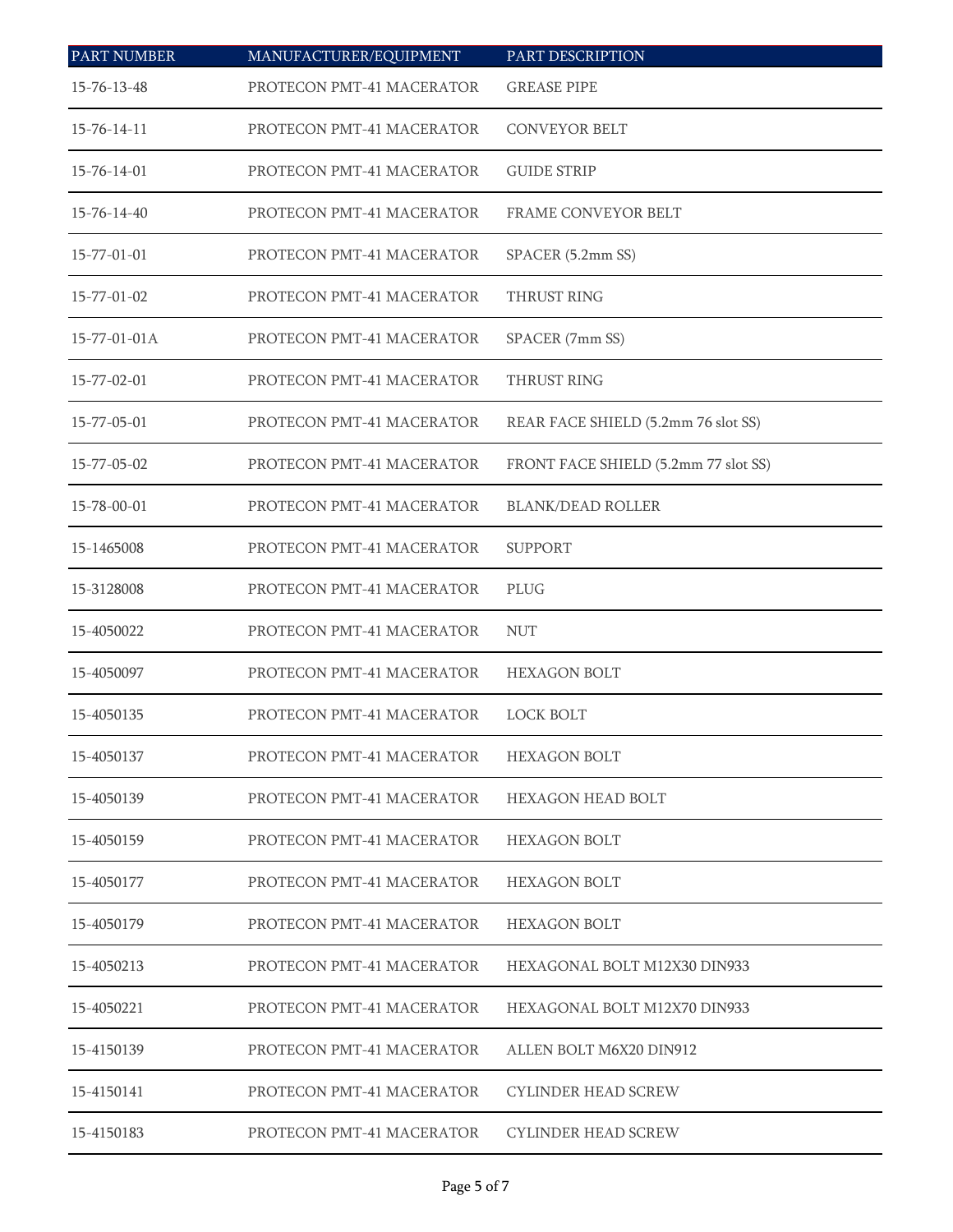| <b>PART NUMBER</b> | MANUFACTURER/EQUIPMENT    | PART DESCRIPTION                       |
|--------------------|---------------------------|----------------------------------------|
| 15-4350092         | PROTECON PMT-41 MACERATOR | ADJUSTING SCREW                        |
| 15-4350108         | PROTECON PMT-41 MACERATOR | ADJUSTING SCREW                        |
| 15-4350121         | PROTECON PMT-41 MACERATOR | <b>NUT</b>                             |
| 15-4350092         | PROTECON PMT-41 MACERATOR | <b>ADJUSTING SCREW</b>                 |
| 15-4450016         | PROTECON PMT-41 MACERATOR | <b>HEXAGON HEAD BOLT</b>               |
| 15-4450020         | PROTECON PMT-41 MACERATOR | HEXAGON NUT M10 DIN934                 |
| 15-4452022         | PROTECON PMT-41 MACERATOR | HEXAGONAL NUT M12 DIN934               |
| 15-4652216         | PROTECON PMT-41 MACERATOR | LOCKWASHER M6 DIN 127B                 |
| 15-4652218         | PROTECON PMT-41 MACERATOR | <b>LOCKWASHER M8 DIN127B</b>           |
| 15-4652220         | PROTECON PMT-41 MACERATOR | LOCKWASHER M10 DIN127B                 |
| 15-4652222         | PROTECON PMT-41 MACERATOR | LOCKWASHER M12 DIN127B                 |
| 15-4654414         | PROTECON PMT-41 MACERATOR | WASHER M4 DIN125A                      |
| 15-4654416         | PROTECON PMT-41 MACERATOR | WASHER M6 DIN125A                      |
| 15-4654418         | PROTECON PMT-41 MACERATOR | WASHER M8 DIN127B                      |
| 15-4654422         | PROTECON PMT-41 MACERATOR | WASHER                                 |
| 15-4725368         | PROTECON PMT-41 MACERATOR | <b>ADAPTER SLEEVE</b>                  |
| 15-4750216         | PROTECON PMT-41 MACERATOR | <b>SPLIT PIN</b>                       |
| 15-5201214         | PROTECON PMT-41 MACERATOR | ROLLER CHAIN 5/8 X 3/8 DIN8187         |
| 15-5201214NC       | PROTECON PMT-41 MACERATOR | NICKEL COATED CHAIN                    |
| 15-5201264         | PROTECON PMT-41 MACERATOR | MASTER LINK 5/8 X 3/8 DIN8187          |
| 15-5212001         | PROTECON PMT-41 MACERATOR | <b>TENSION ARM</b>                     |
| 15-5405111         | PROTECON PMT-41 MACERATOR | <b>BALL BEARING</b>                    |
| 15-5404194         | PROTECON PMT-41 MACERATOR | <b>BALL BEARING</b>                    |
| 15-5404194MP       | PROTECON PMT-41 MACERATOR | <b>BALL BEARING</b> (micropoly filled) |
| 15-5412275         | PROTECON PMT-41 MACERATOR | <b>BALL BEARING</b>                    |
| 15-5495110         | PROTECON PMT-41 MACERATOR | SNAP RING M20 DIN471                   |